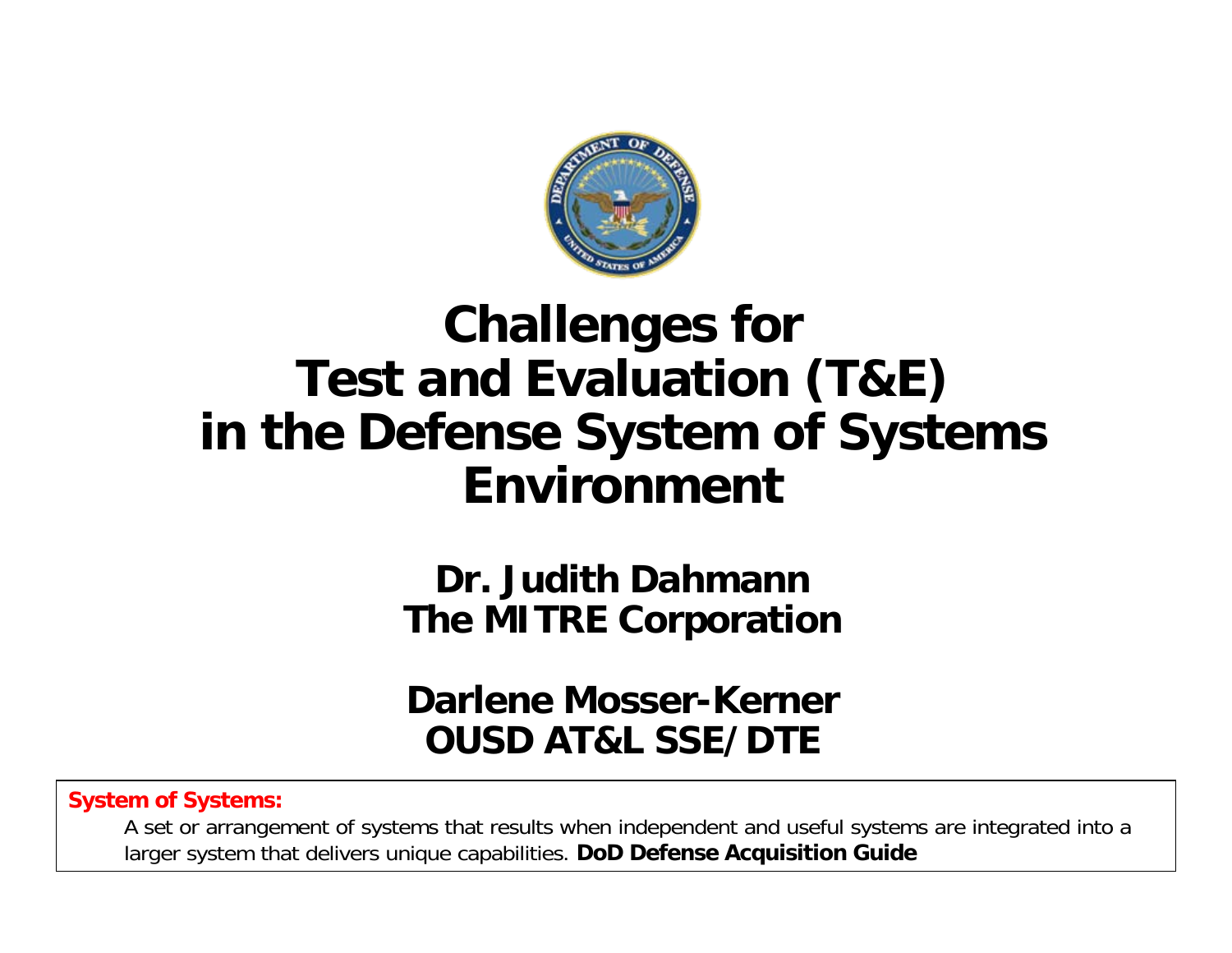

- **SE is a critical enabler for systems acquisition**
	- **Today's acquisition process focuses on the development of systems**
- **Most military systems today are part of an SoS whether or not explicitly recognized** 
	- **Most systems are created & evolve without explicit SE at the SoS level**
	- **Traditionally the combination of systems to meet operations has been in context of operations**
- **Given increased networking and ranges of both sensors and weapons, it is becoming important to recognize SoS in development and systems engineering**
	- **SoS dependencies have an impact on development and engineering of systems**
	- **DoD is recognizing SoS from both a management and engineering perspective**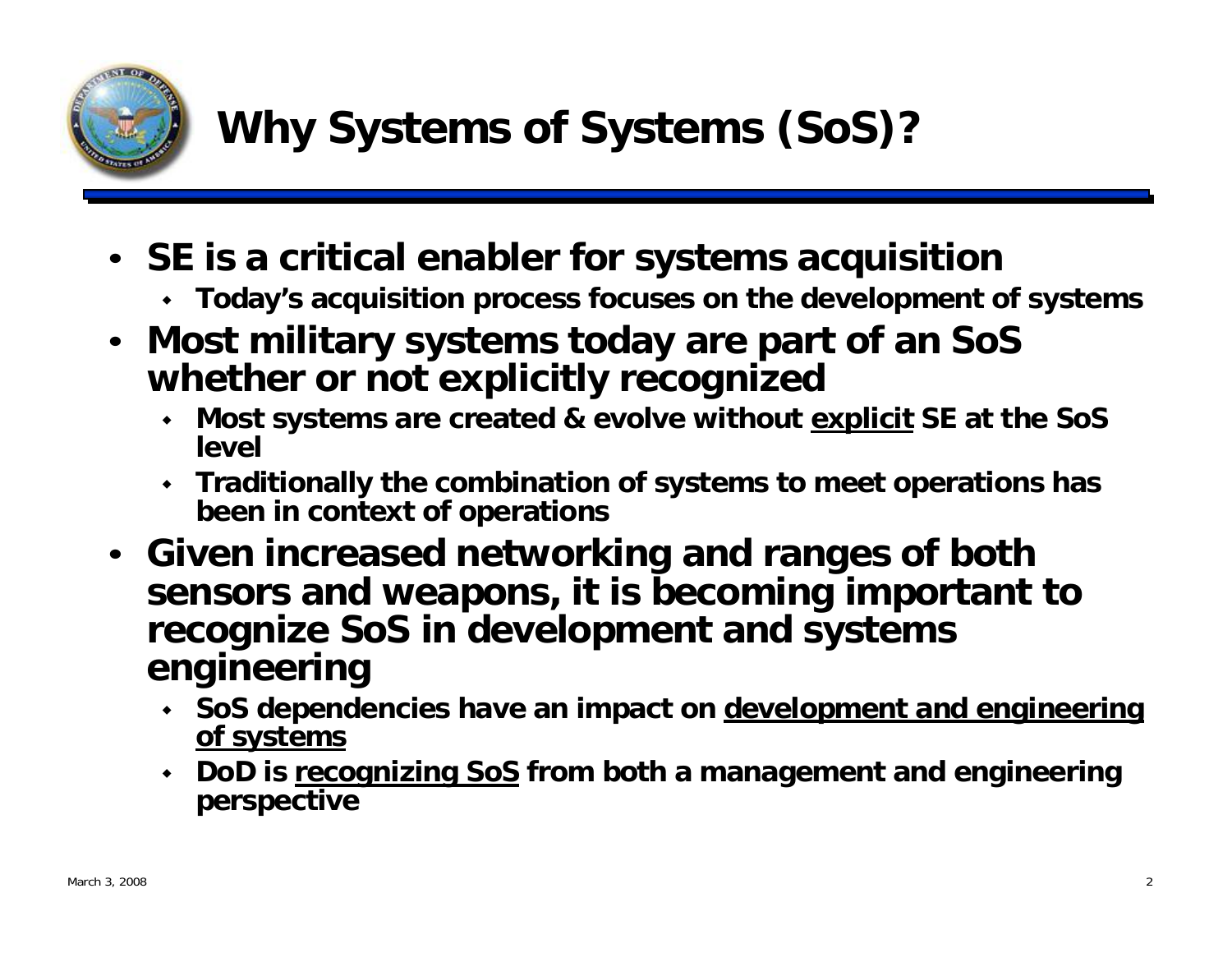

## **Objective**

- $\bullet$  **Ensure the DoD SE community is equipped to support war fighting capabilities at the system, system of systems, and enterprise levels by**
	- **Understanding the nature of the current and emerging development environments and the challenges they pose for SE**
	- **Identifying best practices in conduct of SE in supporting development and acquisition**
	- **Providing enabling policy, guidance, education and training**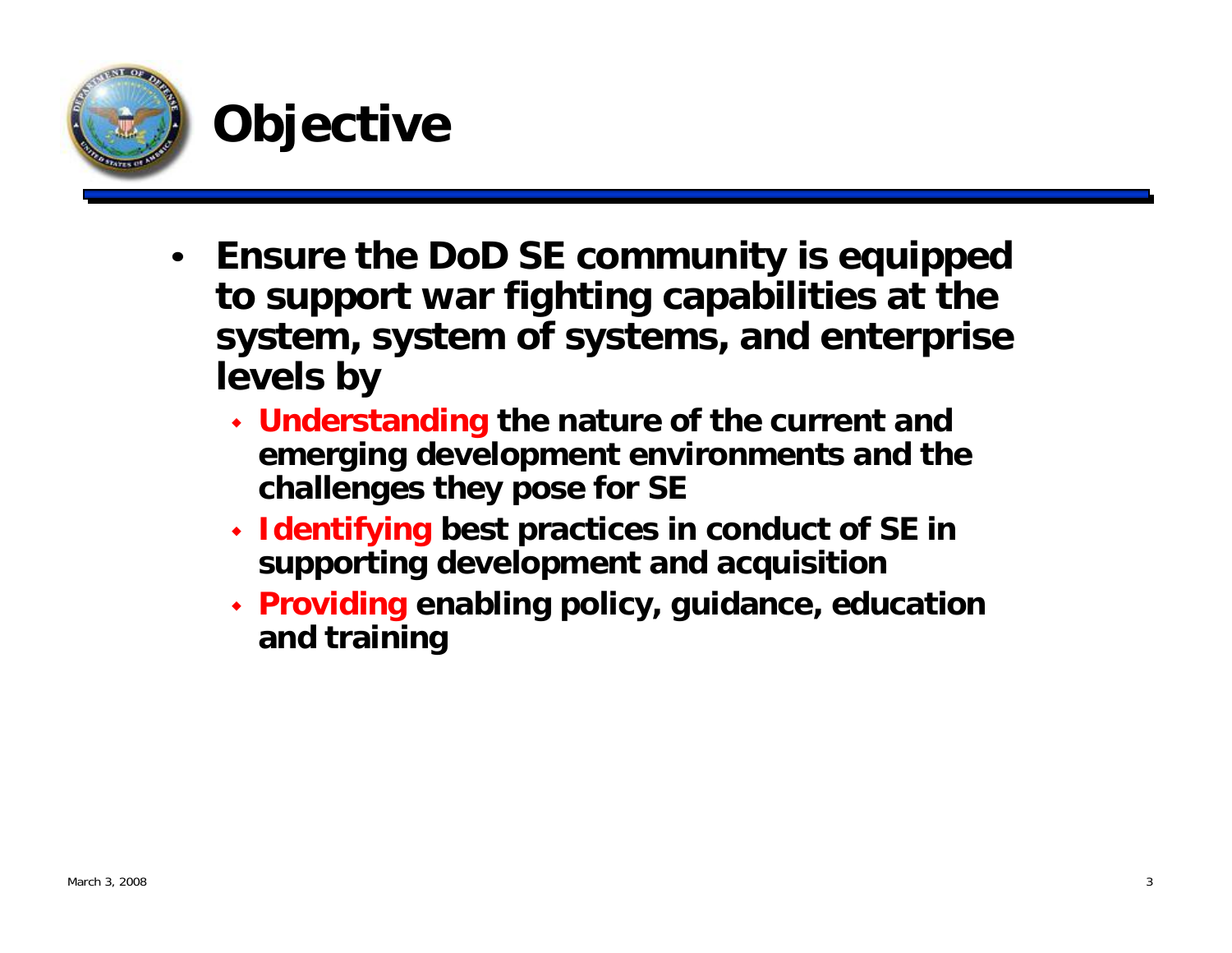

# **What Are We Doing with SoS and SE?**

- **Completed SoS SE Guide v.1.0 in December 2007**
- **Executed six month 'pilot phase'**
	- **SoS practitioners, research teams and industry**
	- **Structured walkthrough of the draft guide contents to capture their experience**
- **Pilot results** 
	- **Identified key SoS SE elements and principles**
	- **Identified SoS SE issues which require further attention**
- **Socializing results (INCOSE, IEEE, NDIA, others)**
- • **Next steps**
	- **Update DoD SE Guides (SEP, DAG) for SoS considerations**
	- **Plan for DAU Continuous Learning Module in FY08**
	- $\blacklozenge$  **Implement FY08 activities to address identified issues**
		- **Testing**

#### **A mechanism to share emerging insights on SoS and implications for SE**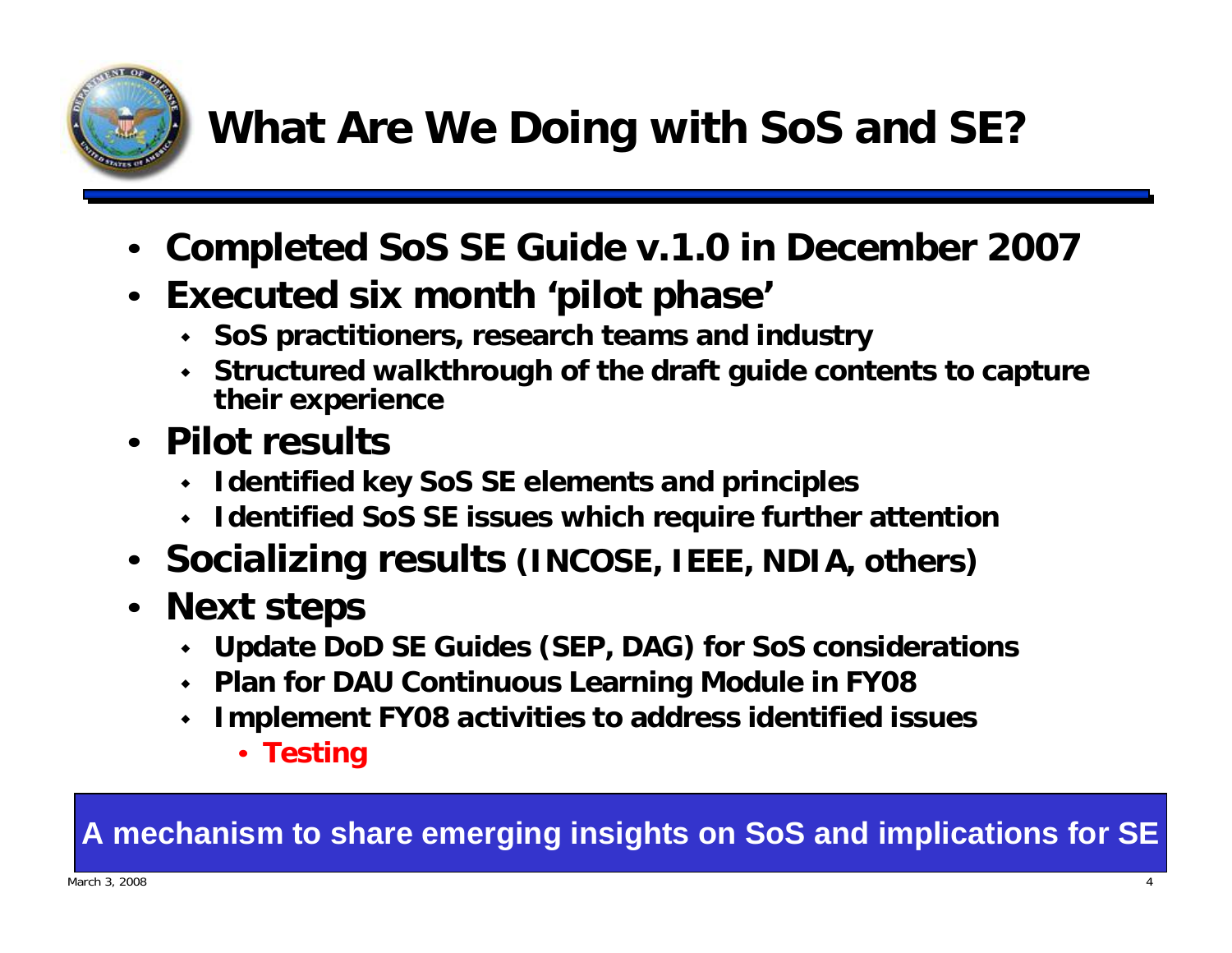

### **Pilot Participants**

**Objective of the pilots was to gain a 'boots on the ground' perspective**

#### **Researchers/FFRDCs**

**INCOSE:** International Council on SE**MIT:** Massachusetts Institute of Technology **MITRE:** MITRE Corporation **Purdue:** School of Engineering **SEI**: Software Engineering Institute **Stevens: Institute of Technology USC**: University of Southern California **UCSD**: University of California San Diego

Маrch 3, 2008 <del>б. 1 до 1999 годах во производите во примерени с примерени с примерени с примерени с примерени с</del> **Australia:** Defence Materiel Organisation **NDIA:** National Defense Industry Assoc.

#### **SE Practitioners**

**ABCS:** Army Battle Command System **AOC:** Air Operations Center **BMDS:** Ballistic Missile Defense System **CAC2S**: Common Aviation Command & Control System **DCGS-AF**: Distributed Common Ground Station**DoDIIS:** DoD Intelligence Information System **FCS:** Future Combat Systems **MILSATCOM**: Military Satellite Communications **NIFC-CA**: Naval Integrated Fire Control – Counter Air **SR**: Space Radar **NSA**: National Security Agency **NSWC**: Naval Surface Warfare Center Dahlgren **PEO GCS**: Ground Combat Systems **SIAP**: Single Integrated Air Picture **SMC:** Space and Missile Systems Center **TMIP:** Theater Medical Information Systems – Joint **USGC:** US Coast Guard C2 Convergence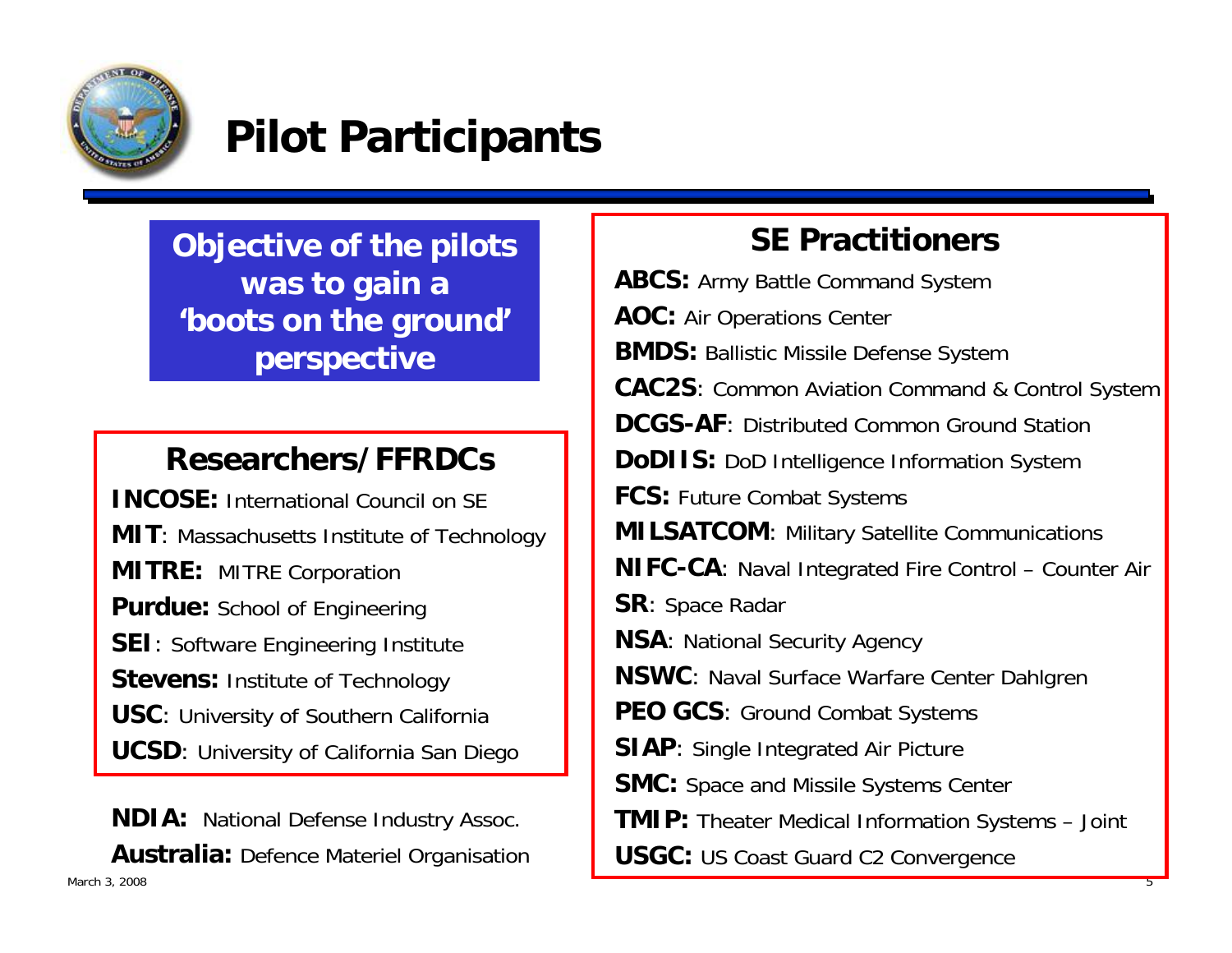

- • **Most military systems today are part of an SoS whether or not explicitly recognized** 
	- ٠ **Most systems are created and evolve without explicit SE at the SoS level**
- **A formal SoS comes into existence when something occurs to trigger recognition of SoS**
- **An organization is identified as 'responsible for' the SoS 'area' along with definition of the objective of the SoS**
	- **Typically does not include changes in ownership of the systems in the SoS**
- **The SoS is then structured** 
	- $\bullet$  **Membership is defined starting with identification of systems in the SoS**
	- ٠ **Processes and organizations are established for the SoS, including SE**

**SoS in the DoD is not new;** 

**Recognizing SoS in development, and recognizing SoS SE is new**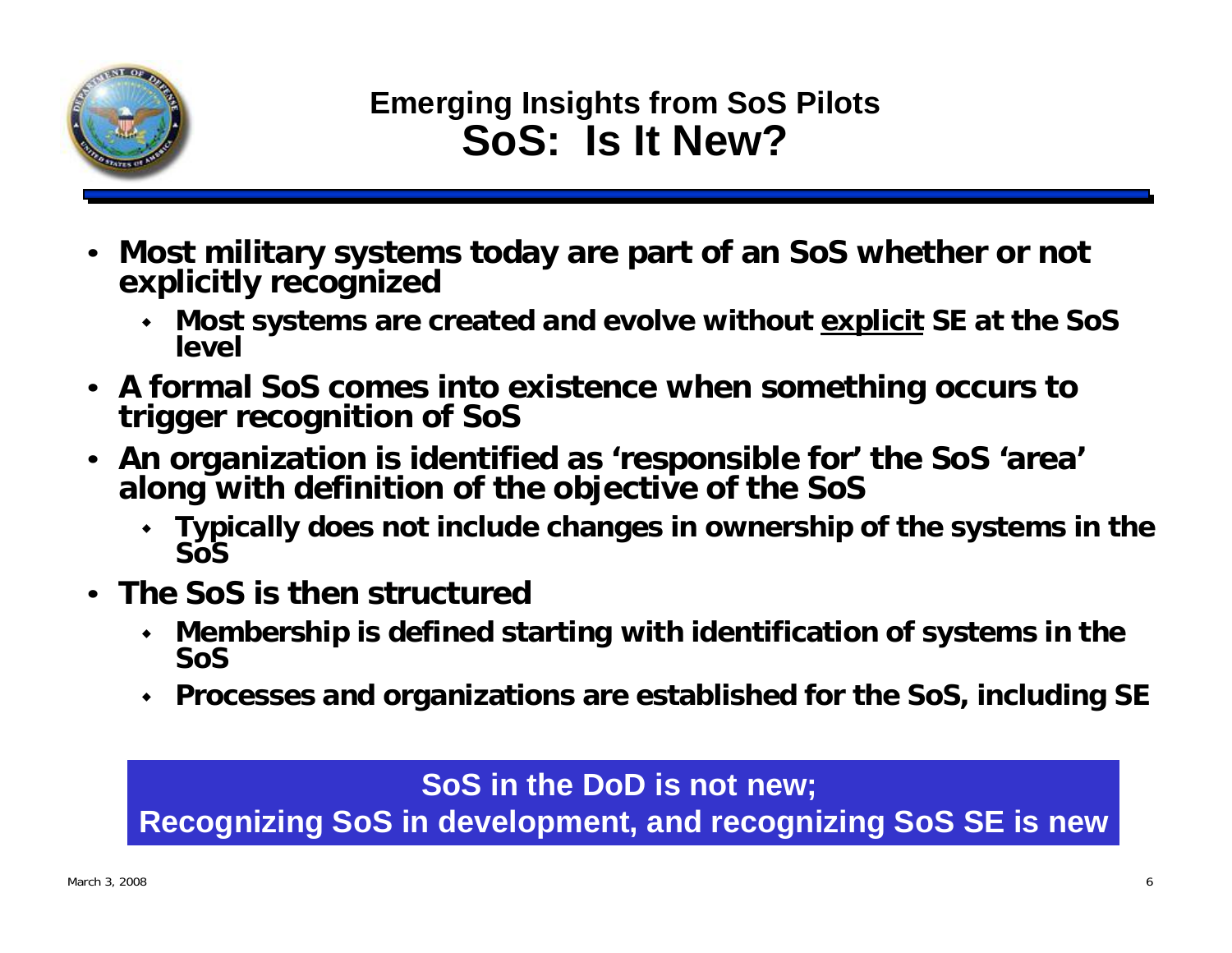



- • **Typically an overlay or ensemble of individual systems brought together to satisfy user capability needs**
- $\bullet$  **Not new acquisitions per se**
	- ٠ **Cases like FCS are extremely rare and, in practice, still must integrate with legacy systems**
- • **SoS 'manager' does not control the requirements or funding for the individual systems**
	- ٠ **May be in a role of influencing rather than directing, impacts SE approach**
- •**Focus of SoS is on evolution of capability over time**
- $\bullet$  **A functioning SoS takes start-up time but, in steady state, seems well-suited to routine incremental updates**

**Most military systems are part of an SoS operationally Only by exception do we manage and engineer at SoS level**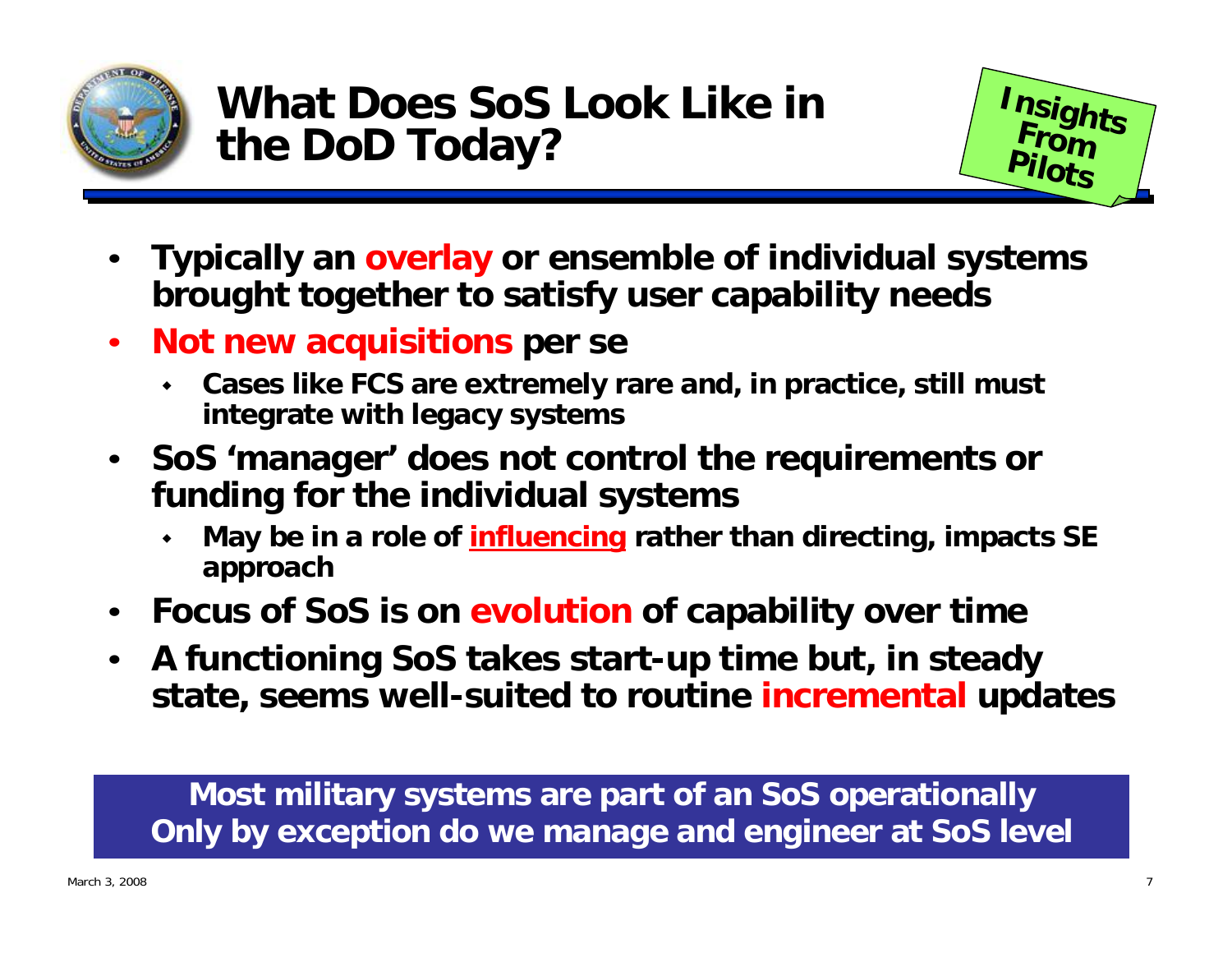

## **Relationship Among Core Elements of SoS SE**





**framework**

- • **Translating SoS capability objectives into high level requirements over time**
- • **Understanding the systems in the SoS and their relationships**
- • **Assessing extent to which the SoS meets capability objectives over time**
- • **Developing, evolving and maintaining a design for the SoS**
- $\bullet$  **Anticipating and assessing impacts of potential changes on SoS performance**
- $\bullet$  **Evaluating new and evolving requirements on SoS and options for addressing these**
- •**Orchestrating upgrades to SoS**

#### **SoS SE creates and continually applies approaches to accomplish these elements**

**role**

**process**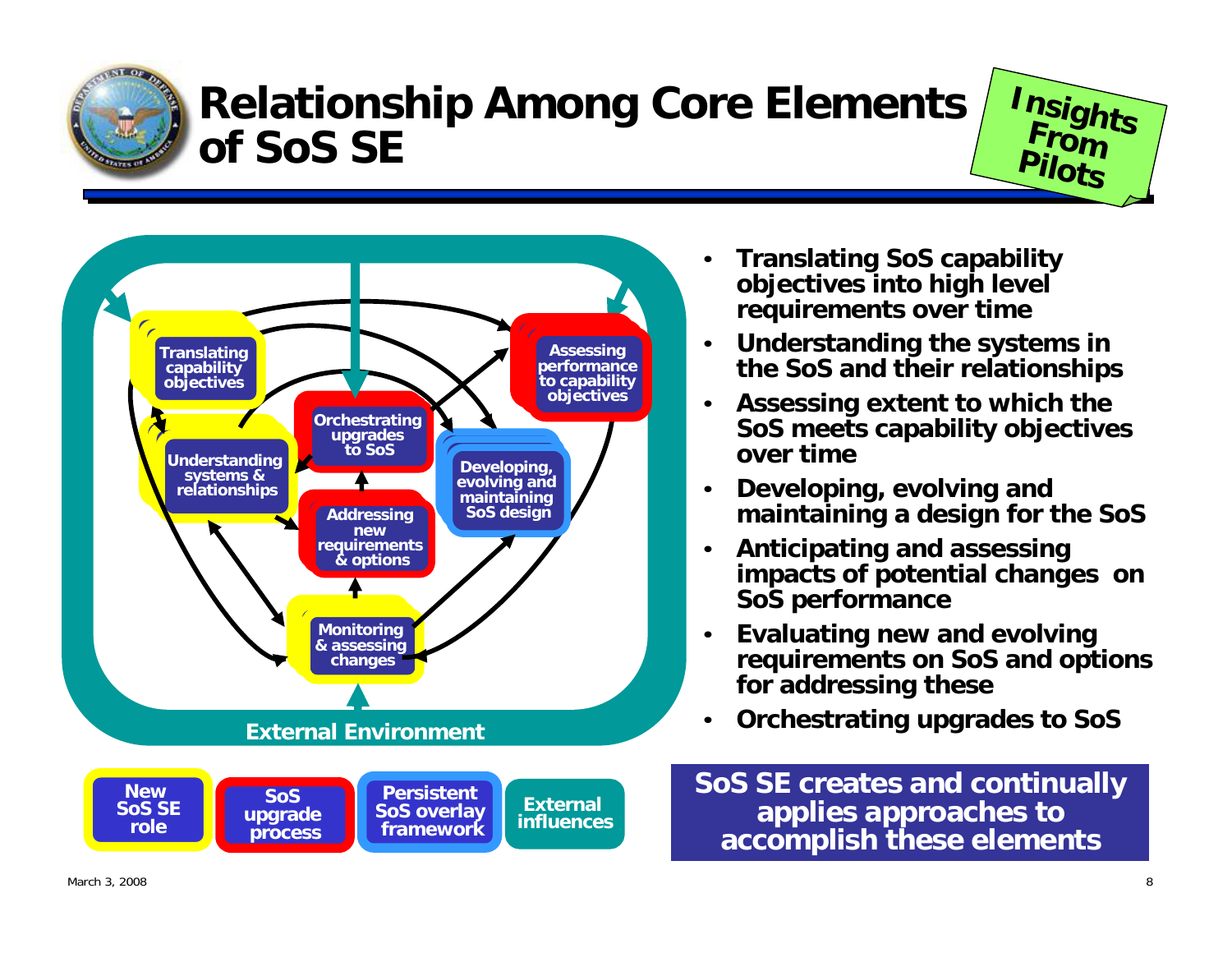

## **Where Does T&E Fit into SoS SE?**



- **Focus of SoS engineering on providing end-to-end performance that meets capability needs**
- **Within the context of the performance requirements and capability limitations of the constituent systems**
- • **Focus in engineering in a single system environment on optimizing to meet specific performance objectives**

**Creates a tension and balance that must be addressed across the system and SoS levels**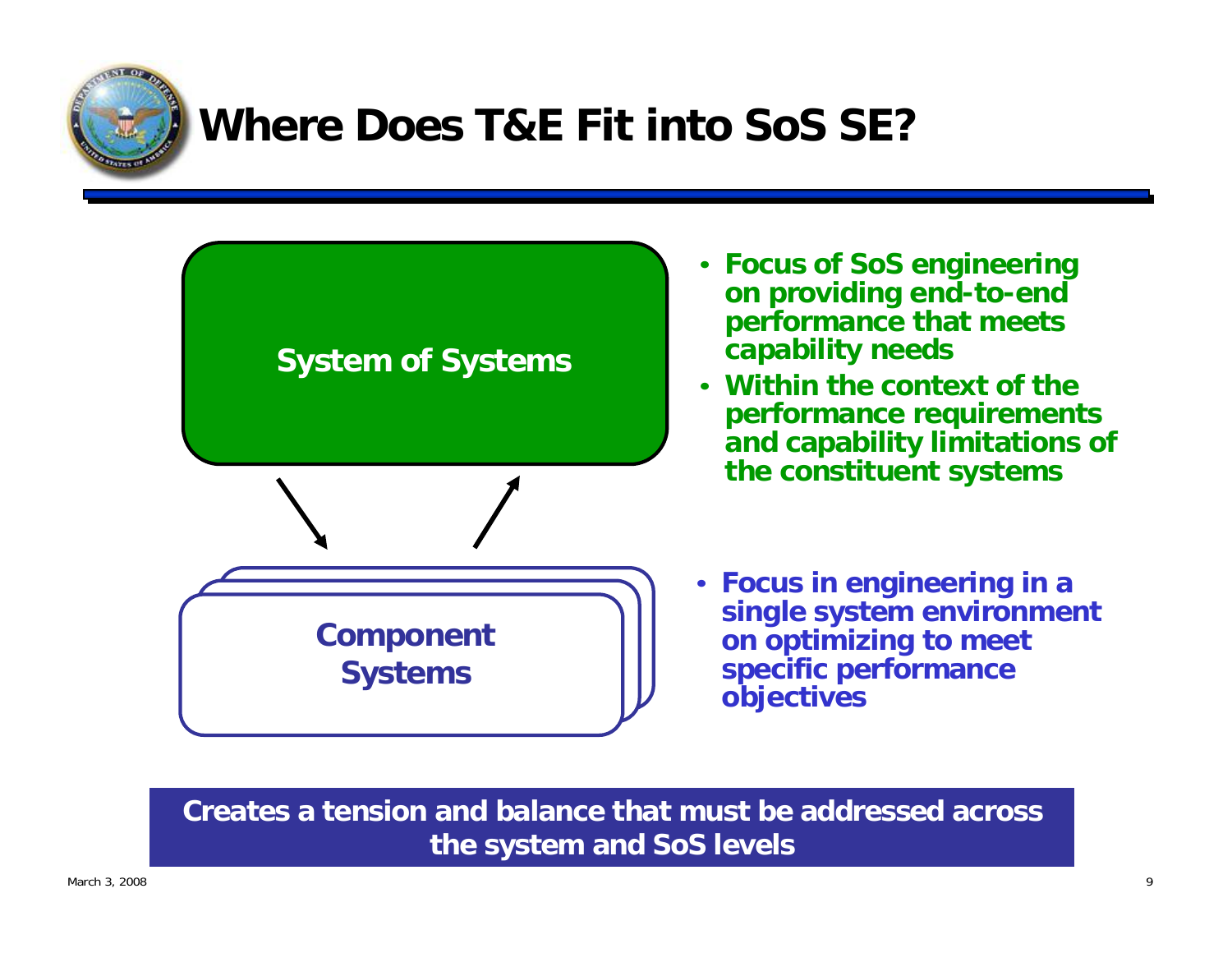

### **Where Does T&E Fit into SoS SE?SoS**



- **SoS metrics and methods assess capability performance as differentiated from capability development**
- **SoS metrics need to focus on SoS performance instead of program execution metrics, and on the intended integrated behavior and performance of the SoS in actual operations**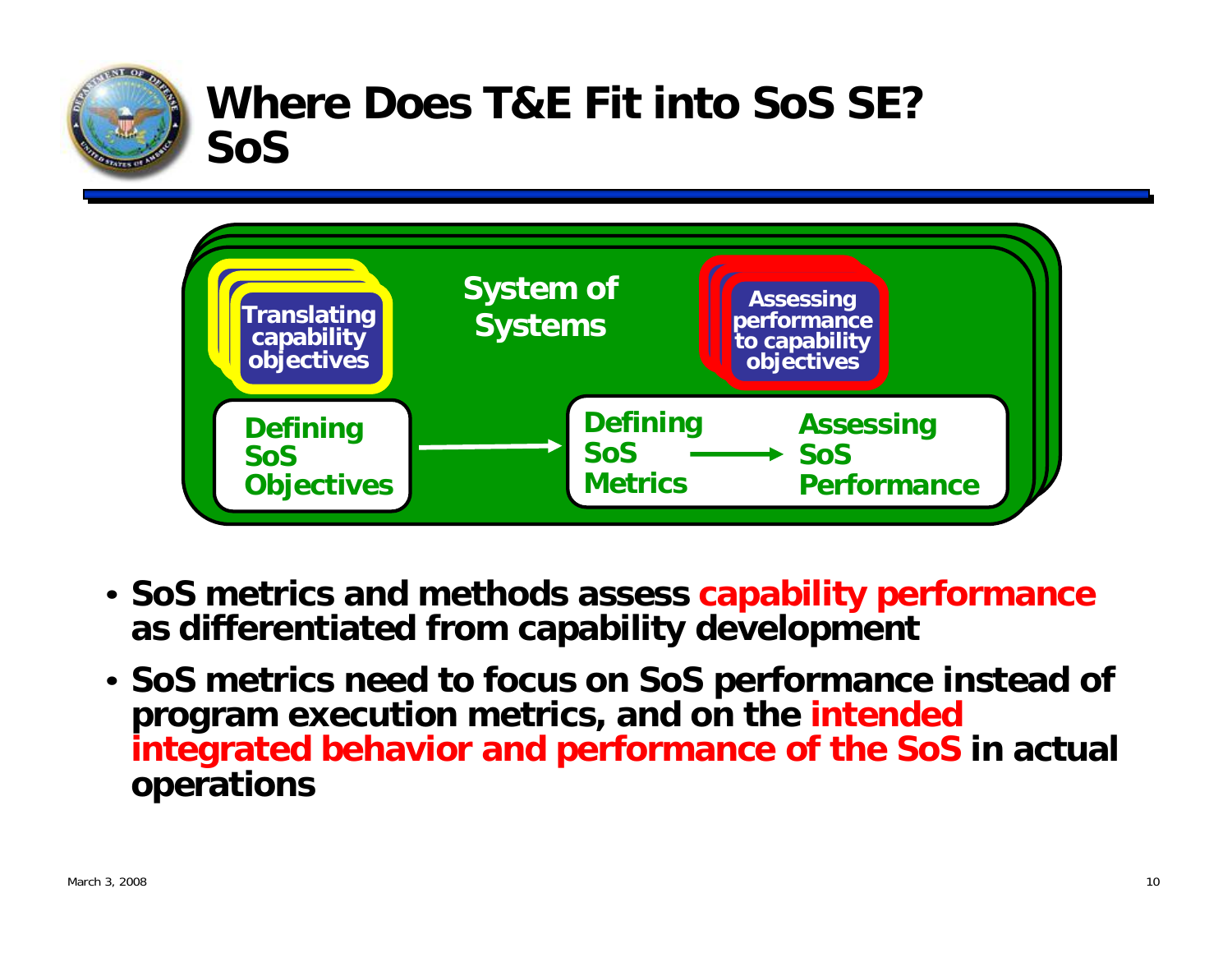

- **Changes in systems are made to meet SoS objectives**
	- **Typically done as part of the system development and test process**
	- **Include system testing as well integration and test across sets of system**

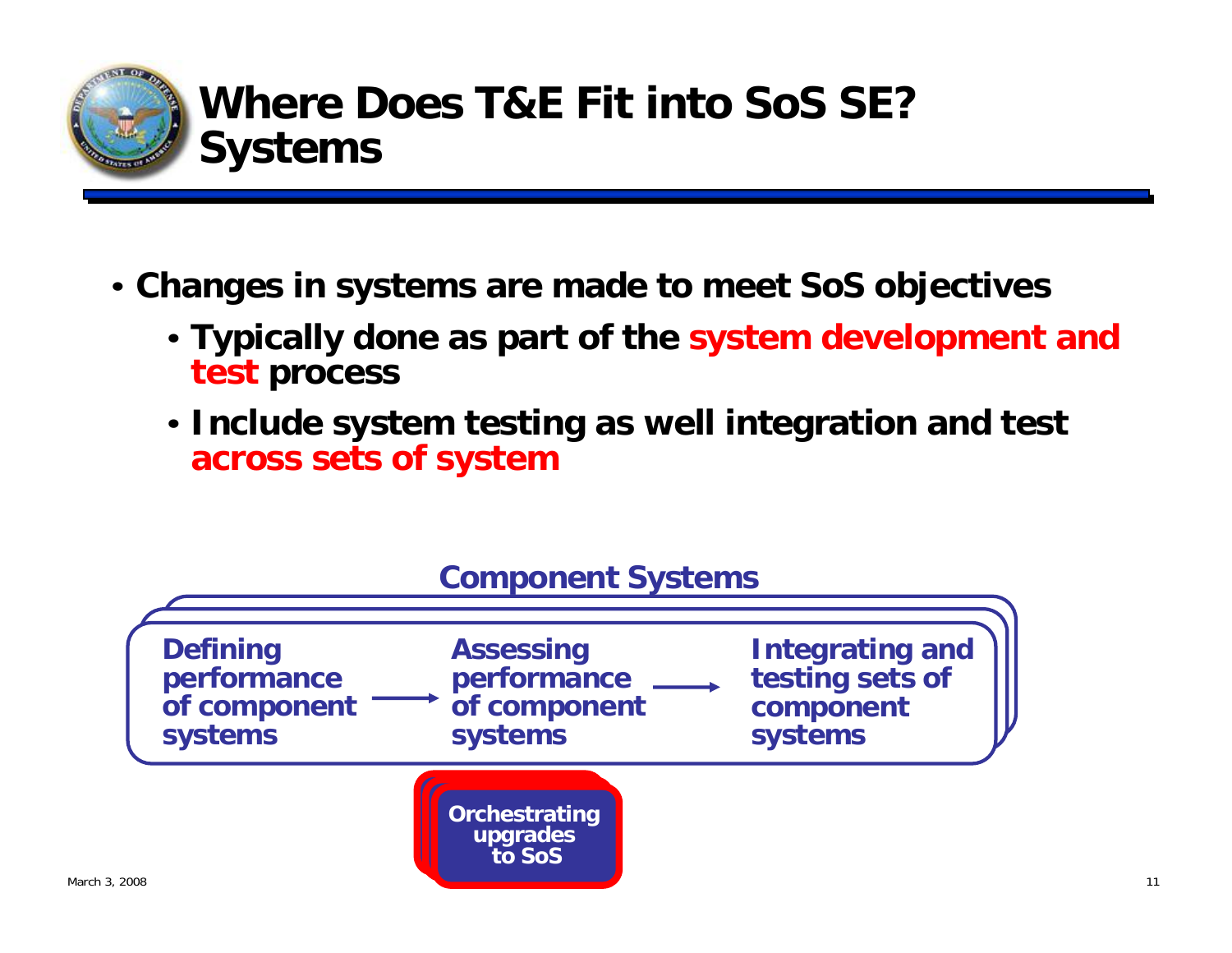

### **Where Does T&E Fit into SoS SE?SoS and Systems**

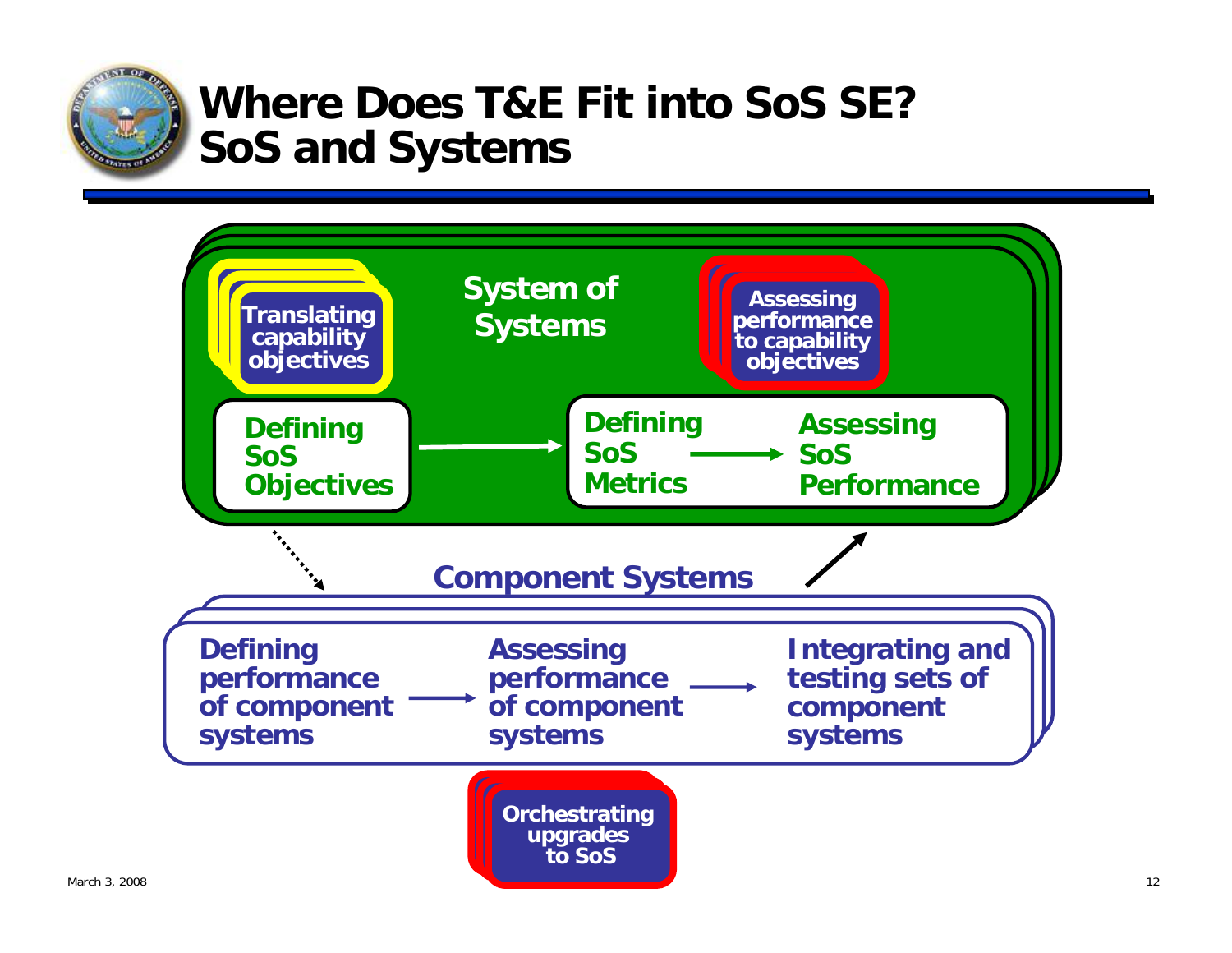

# **SoS T&E Assumptions**

- **Operational Independence of Systems**
	- **Each system has a useful purpose outside of the SoS**
- **Managerial Independence of Systems**
	- ٠ **Each system is acquired and sustained, independent of the other systems**
- **Evolutionary Development of Systems**
	- **Each system is developed in operationally useful increments, uncoordinated with the other systems**
- **SoS provides synergistic capabilities**
	- ٠ **Unique capabilities not available with a single system**
	- **Synergy works both ways – positive and negative**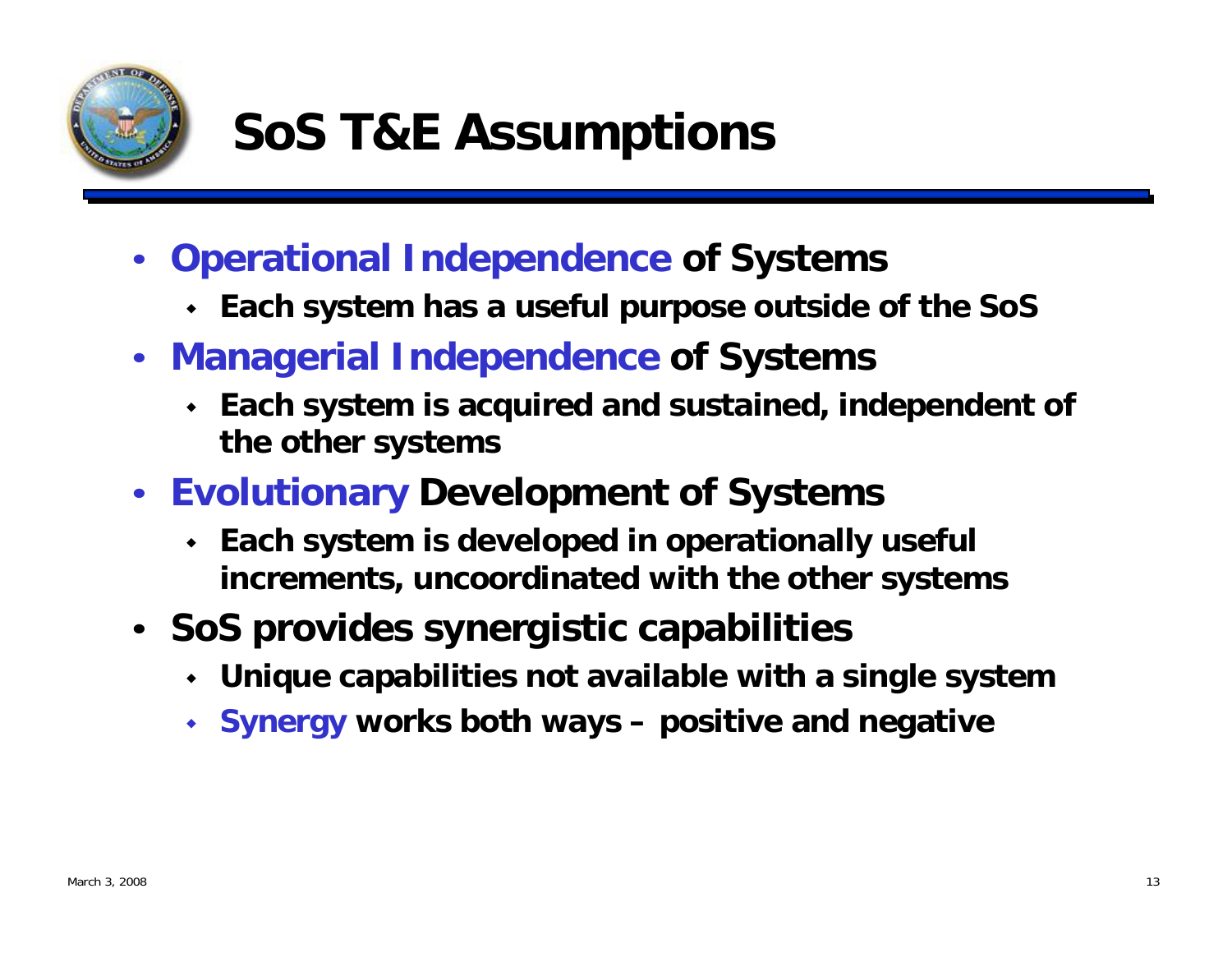

# **SoS T&E Thoughts**

- **Traditional requirements process leads to a "point design"**
	- **System designs are optimized and tested for individual system requirements**
	- **SoS applications are not necessarily aligned with initial system purpose**
- **SoS capability relies on effective interaction between systems**
	- $\bullet$  **Increases emphasis on testing the collective behavior and sustainment of that behavior**
- **Focus on system capabilities and limitations would provide better knowledge base for SoS application(s)**
	- **Helps identify useful SoS capabilities**
	- **Helps identify harmful SoS interactions**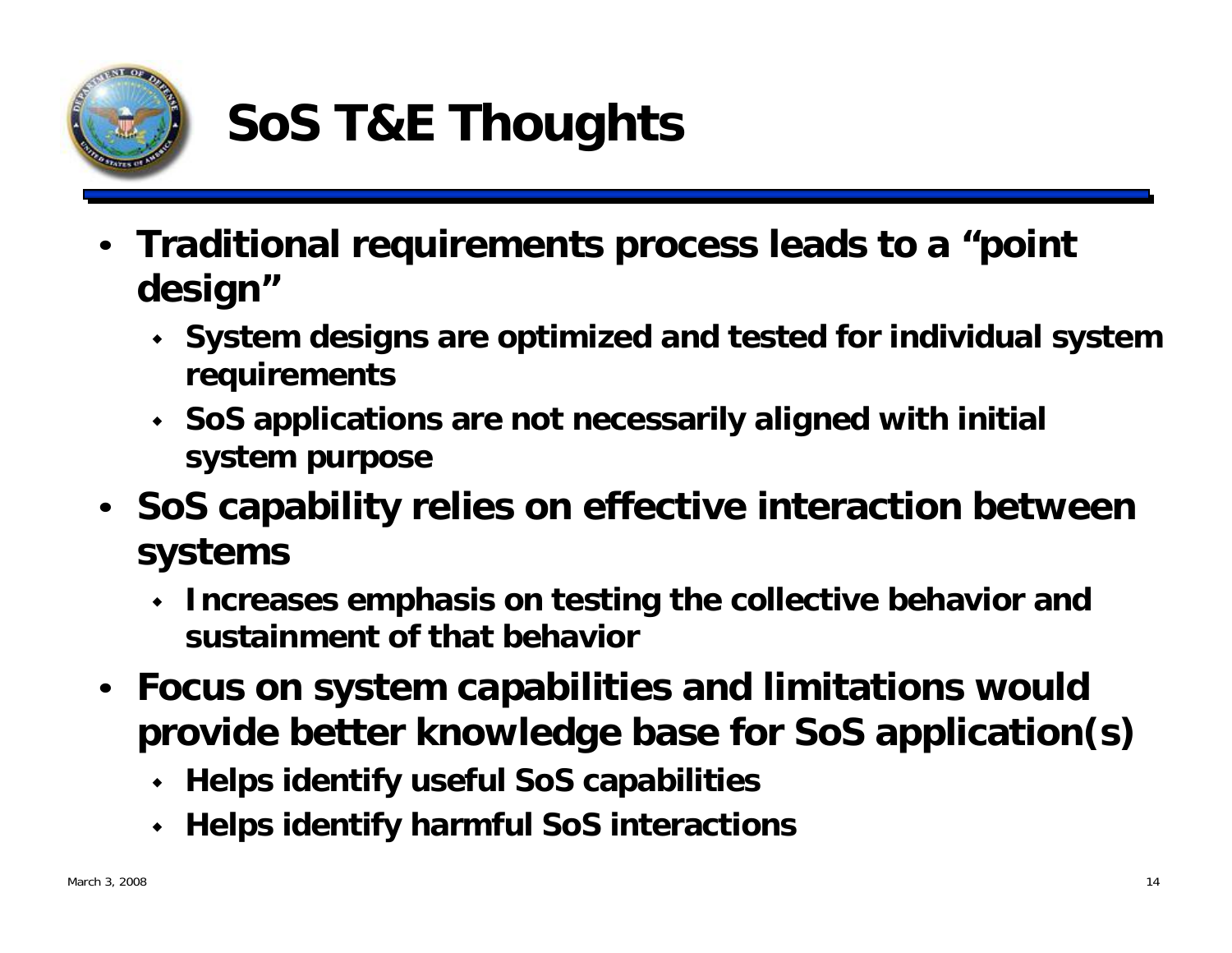

# **SoS T&E Challenges**

- •**Clear Identification of SoS capability requirements**
- $\bullet$  **How much SoS testing is needed?**
	- **Piggy back on system test (non-interference)**
	- **Simulations**
	- **Regression of SoS capabilities and limitations**
- **SoS Visibility into individual system design and capabilities**
	- **"White Box" vs "Black Box" system visibility**
- **Resolution of SoS capability or limitation issues**
	- **Which system(s) to change? Trade space**
	- **Requires establishment of a value construct between individual systems**
	- **Timing may be driven by opportunities**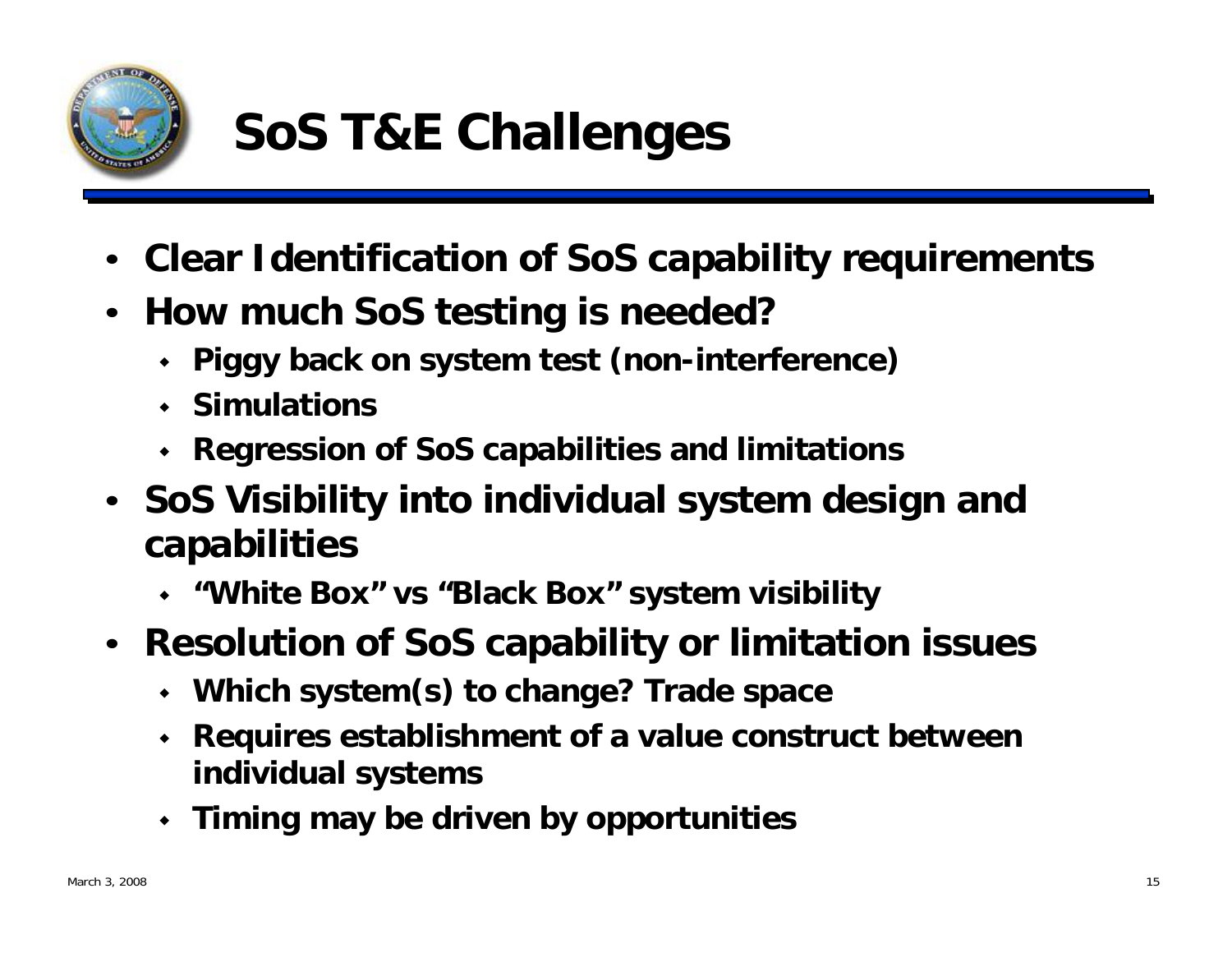

- • **Identification of SoS unique test risks**
	- **How do you identify synergistic weaknesses?**
- $\bullet$  **Infrastructure capability to test SoS**
	- ٠ **May require networked test ranges, labs, models, simulations (technical issues)**
	- **May require coordinated asset times (management issues)**
	- **Instrumentation capability including long term field data**
	- **Data management**
	- **Sharing of data – including classified and proprietary issues**
- $\bullet$  **Evaluation methodology for SoS**
	- **Can we scale analysis and system evaluation methods to SoS size?**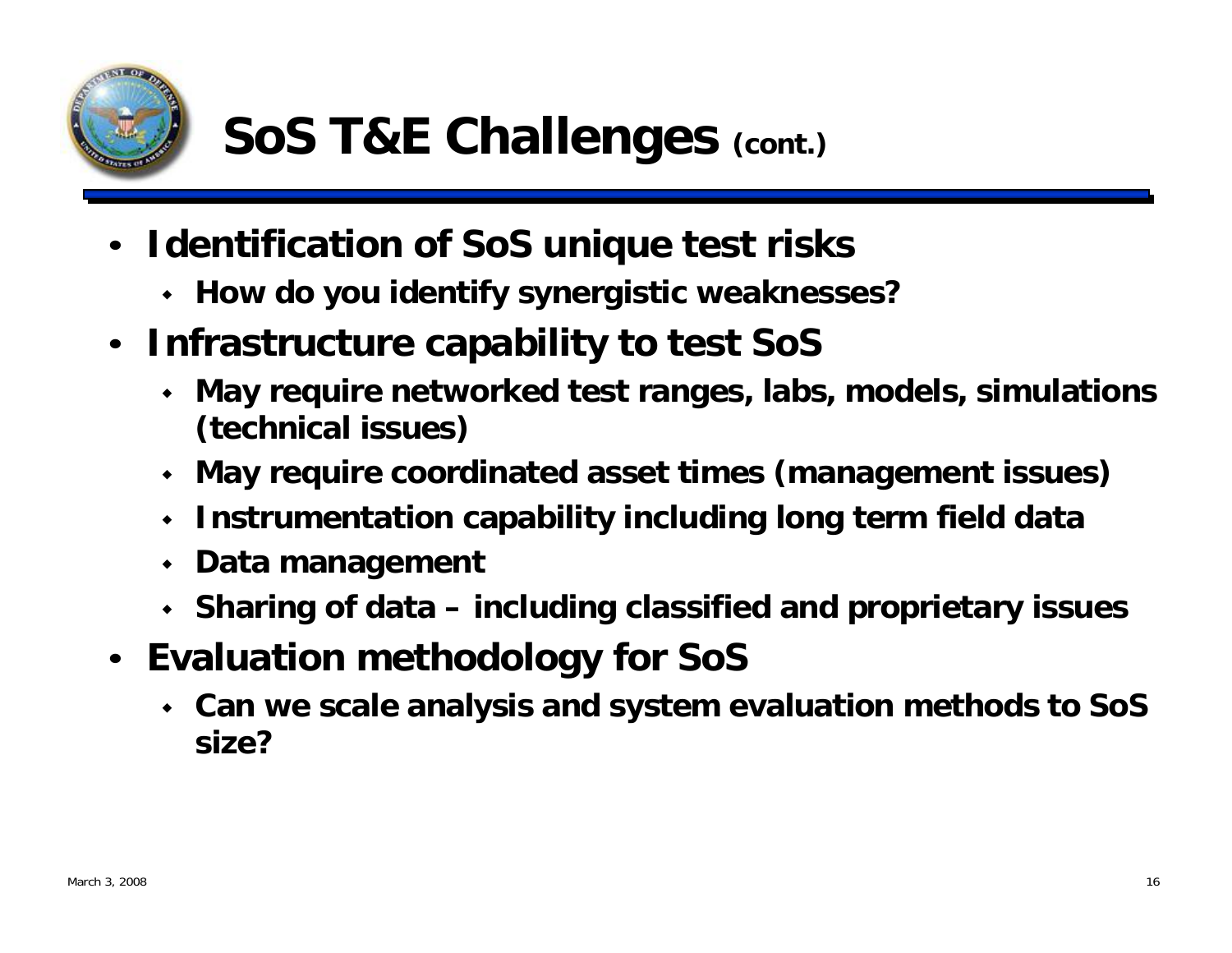

# **Next Steps for SoS T&E**



#### **Objective**

- • **Ensure the DoD SE community is equipped to support war fighting capabilities at the system, system of systems, and enterprise levels by**
	- **Understanding the nature of the current and emerging development environments and the challenges they pose for SE**
	- **Identifying best practices in conduct of SE in supporting development and acquisition**
	- **Providing enabling policy, guidance, education and training**

January 29, 2008 3

- • **Develop a robust understanding of the challenges and their sources**
- • **Assess current initiatives and approaches and**
- • **Identify emerging principles and opportunities for new initiatives**
	- ٠ **Remove barriers as necessary**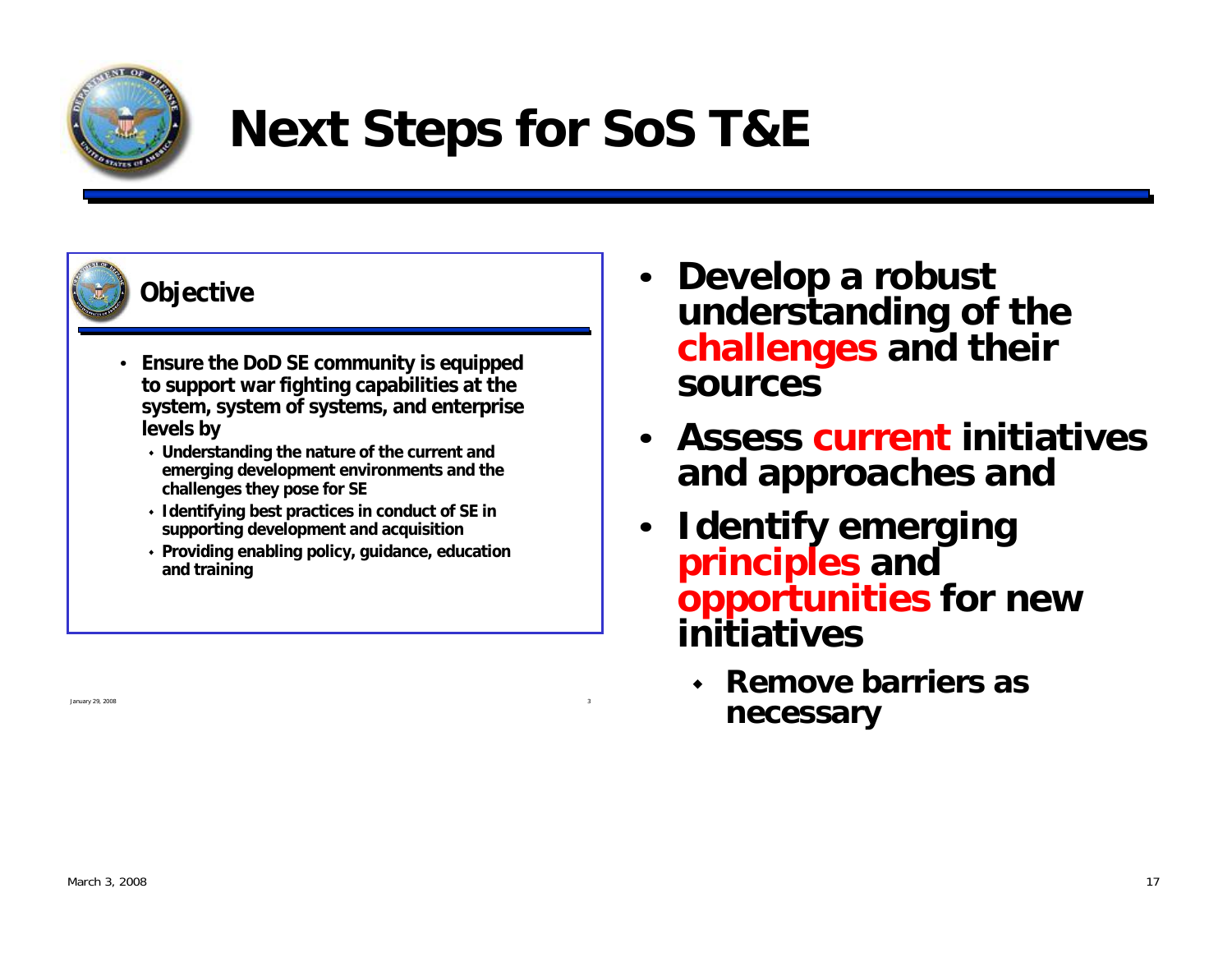



### **Dr. Judith Dahmann**

**[jdahmann@mitre.org](mailto:jdahmann@mitre.org)**

### **Darlene Mosser-Kerner**

**[darlene.mosser-kerner@osd.mil](mailto:darlene.mosser-kerner@osd.mil)**

**http://www.acq.osd.mil/sse**

**Contact us to provide feedback and share your experience**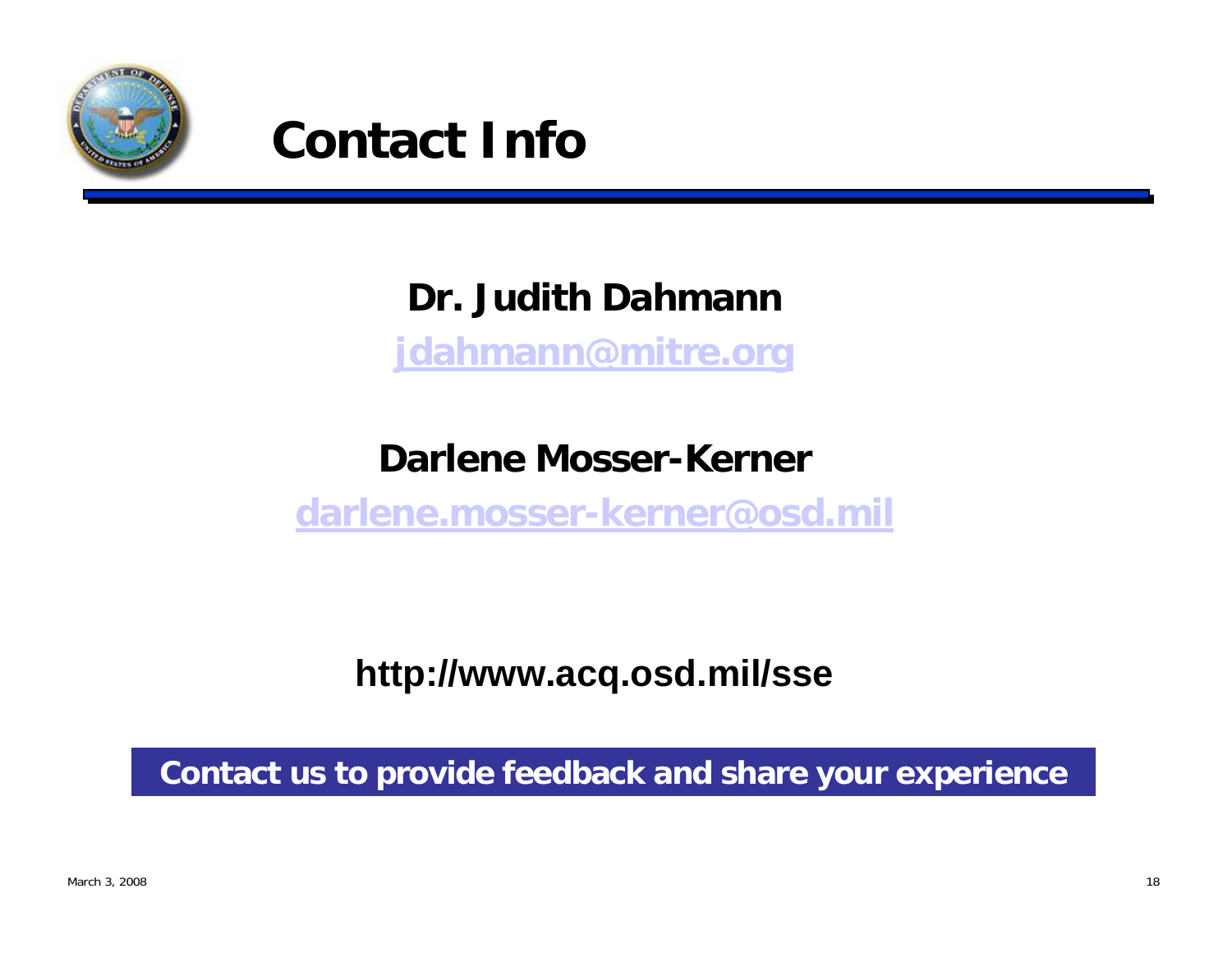

# **Backup**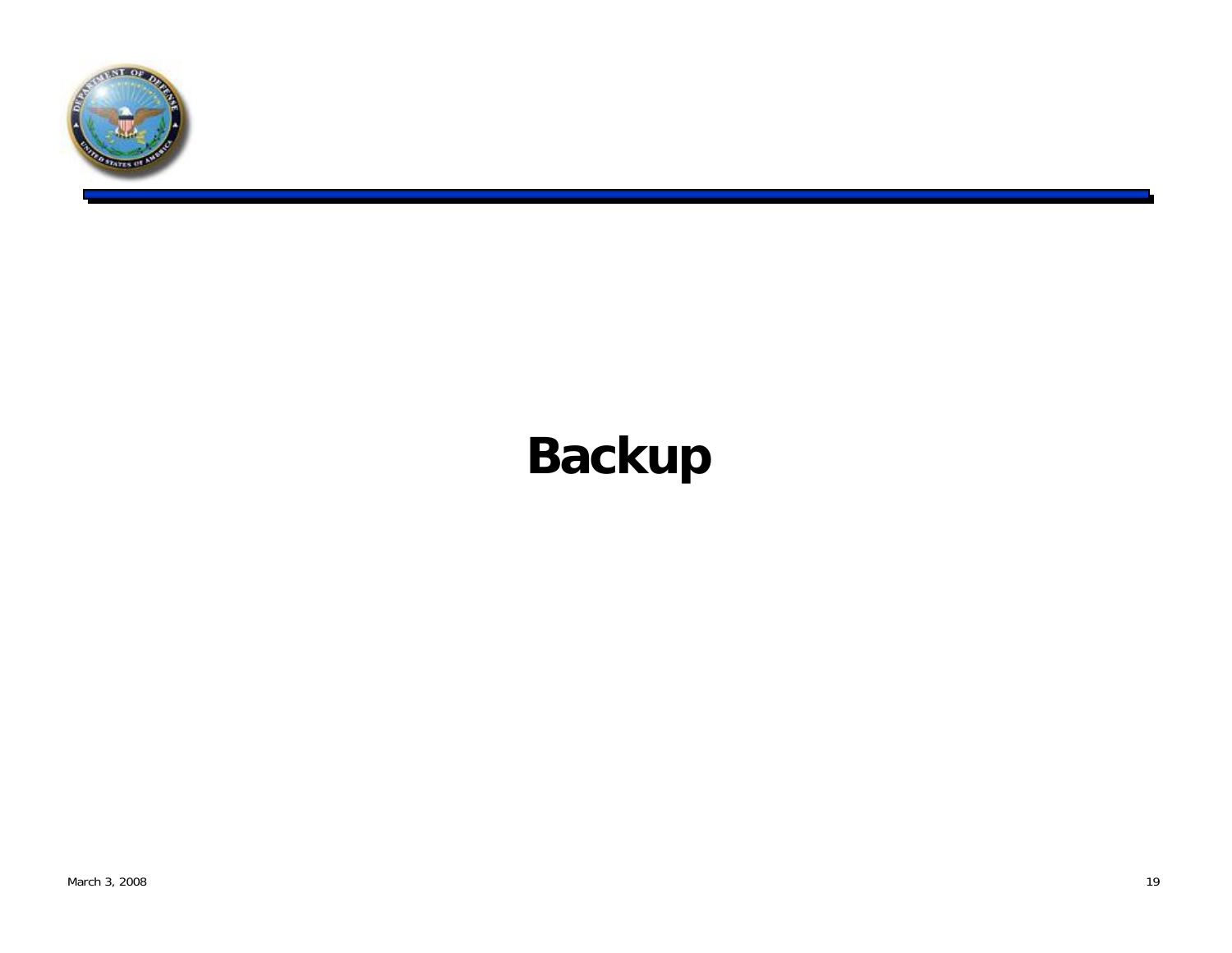



- **Translating SoS capability objectives into high level requirements over time**
- **Understanding the systems in the SoS and their relationships**
- **Assessing extent to which the SoS meets capability objectives over time**
- **Developing, evolving and maintaining a design for the SoS**
- **Anticipating and assessing impacts of potential changes on SoS performance**
- **Evaluating new and evolving requirements on SoS and options for addressing these**
- **Orchestrating upgrades to SoS**

### The SoS SE is responsible for creation and continual application of approaches to accomplish these elements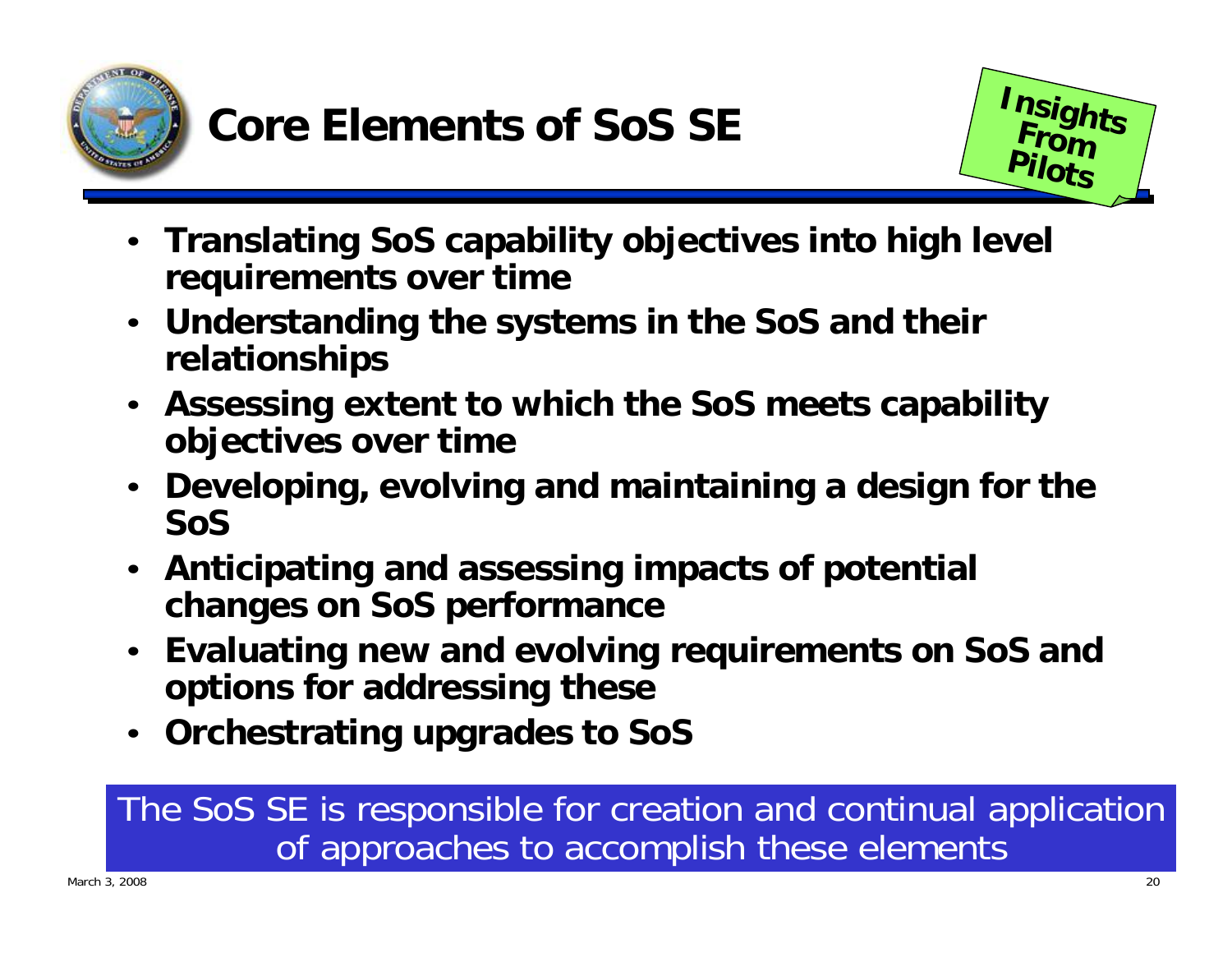

- • **Ensure the DoD SE community is equipped to support war fighting capabilities at the system, system of systems, and enterprise levels by**
	- ٠ **Understanding the nature of the current and emerging development environments and the challenges they pose for SE**
	- **Identifying best practices in conduct of SE in supporting development and acquisition**
	- ٠ **Providing enabling policy, guidance, education and training**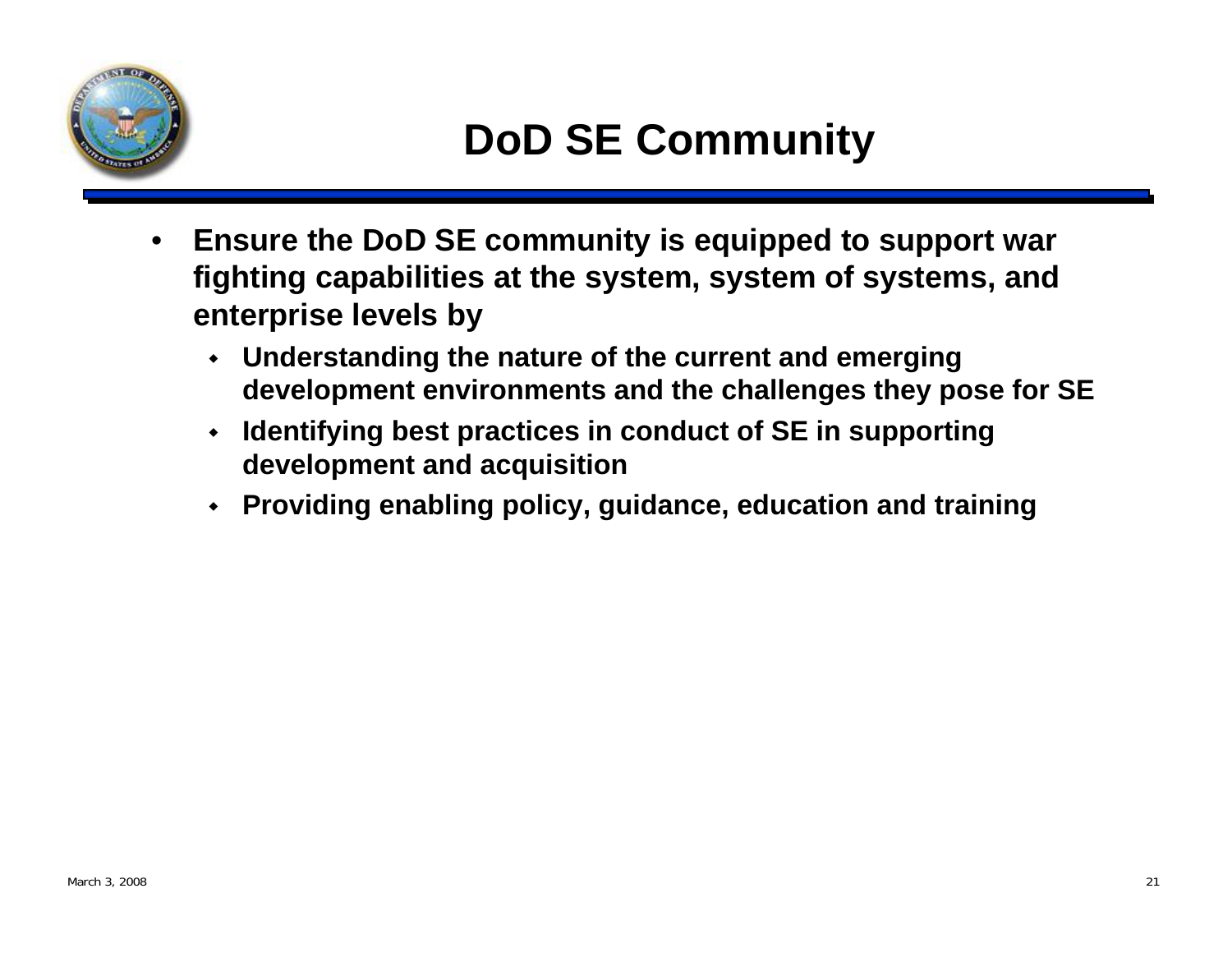

### **System of Systems – The Management Challenge**



**Political and Cost Considerations Impact on Technical Issues**